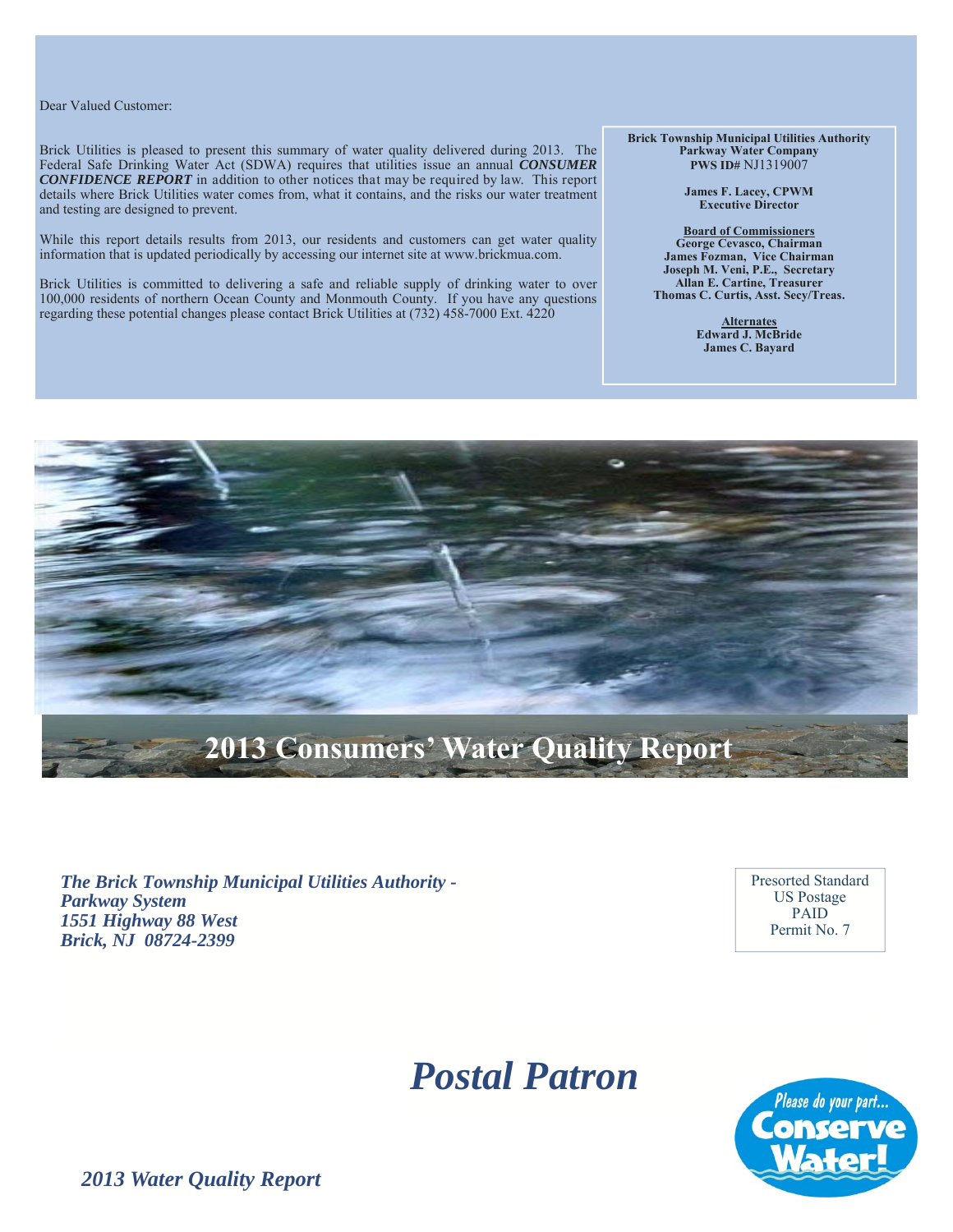*Overview:* In 2013, Brick Utilities continued participation in the Partnership for Safe Drinking Water, a national initiative to help achieve operational excellence in surface water treatment. The Partnership is a voluntary cooperative effort between the U.S. Environmental Protection Agency, AWWA and other drinking water organizations, with more than 200 surface water utilities throughout the United States.

Brick Utilities maintains a laboratory that is certified by the New Jersey Department of Environmental Protection. The laboratory, which has operated continuously since 1975, is a key component of Brick Utilities Comprehensive Water Quality Monitoring Program. The Authority conducts monitoring of its source water treatment process and finished water in excess of the number and types of tests that are required by state or federal regulations. The Authority believes that a comprehensive source water testing program is essential, considering that 74% of the water that is treated comes from the Metedeconk River. The river is fed by a 70-square mile watershed that is subject to both natural and manmade contamination, which can cause the quality of the source or untreated water to change.

*Water Source:* Parkway Water Company currently obtains the majority of its water from Brick Township treatment plant and Parkway Water Company's Well No. 1A. Well No. 1A draws water from the Englishtown Aquifer and is used only in the summer. BTMUA obtains its water supply from Metedeconk River, Brick Reservoir, Potomac-Raritan-Magothy Aquifer wells and Kirkwood-Cohansey Aquifer wells. All BTMUA's water supply is treated at their Water Treatment Plant.

The New Jersey Department of Environmental Protection (NJDEP) has completed and issued the Source Water Assessment Report and Summary for public water systems, which is available at www.state.nj.us/dep/swap or by contacting the NJDEP, Bureau of Safe Drinking Water at (609) 292-5550.

The source water assessment performed on our four sources determined the following:

|                              | Pathogens      |          | Nutrients |           | Pesticides |   | Volatile<br>Organic<br>Compounds |   |   | Inorganics         |   |   | Radio-<br>nuclides |   |   | Radon          |   |  | Disinfection<br><b>Byproducts</b><br>Precursors |               |   |            |   |  |
|------------------------------|----------------|----------|-----------|-----------|------------|---|----------------------------------|---|---|--------------------|---|---|--------------------|---|---|----------------|---|--|-------------------------------------------------|---------------|---|------------|---|--|
| Source                       | Н              | M        | L         | H         | M          |   | H.                               | M | ⊷ | Н                  | M |   | Н                  | M |   | H              | M |  | Н                                               | M             | ⊾ | H          | M |  |
| Well<br>No. 1A               |                |          |           |           |            |   |                                  |   |   |                    |   |   |                    |   |   |                |   |  |                                                 |               |   |            |   |  |
| $Wells - 11$                 |                | $\sigma$ |           |           |            | 4 |                                  | − | 4 | $\overline{ }$     |   | 4 | −                  |   | 4 | 7              | 4 |  |                                                 | −             | 4 | −          | 4 |  |
| $GUDI-2$                     | $\overline{2}$ |          |           | $\bigcap$ |            |   |                                  |   |   | $\mathcal{L}$<br>∠ |   |   | 2                  |   |   | $\overline{2}$ |   |  |                                                 | $\mathcal{L}$ |   | $\bigcirc$ |   |  |
| Surface water<br>Intakes - 1 |                |          |           |           |            |   |                                  |   |   |                    |   |   |                    |   |   |                |   |  |                                                 |               |   |            |   |  |

## *Susceptibility Ratings for Brick Township MUA Source*

The table provides ratings of high (H), medium (M) or low (L) for each contaminant category. If a system is rated highly susceptible for a contaminant category, it does not mean a customer is or will be consuming contaminated drinking water. The rating reflects the *potential* for contamination of source water, not the existence of contamination. Public water systems are required to monitor for regulated contaminants and to install treatment if any contaminants are detected at frequencies and concentrations above allowable levels. NJDEP found the following potential contaminant sources within the source assessment areas for our sources: underground storage tanks, known contaminated sites, cemeteries, discharge to ground/surface water permits, storm sewer permits, landfills. If you have questions regarding the Source Water Assessment Report or Summary please contact the Bureau of Safe Drinking Water at swap@dep.state.nj.us or call (609) 292-5550.

# *Explanation of Violations* - There were no violations

**Variances/Exemptions:** This water system was given a waiver by the NJDEP for exemption from monitoring for synthetic organic compounds (SOCs). SOCs include substances like pesticides, herbicides, and plasticizers. The waiver was given after the NJDEP performed extensive analyses on the Metedeconk River. Additionally, Parkway Water Company has been permitted to reduce monitoring under the Lead and Copper Rule as a result of successful corrosion control efforts. The 2011's triennial sampling event demonstrated sustained corrosion control, allowing continued reduced monitoring.

*Unregulated Contaminants:* The U.S. Environmental Protection Agency (EPA) is working to resolve several scientific issues that will allow it to set cryptosporidium safety standards. The Authority's testing performed in 2012 exhibited no detectable presence of cryptosporidium on any occasion. No precaution about the drinking water is currently needed for the general public. The Authority's water undergoes extensive treatment to include coagulation, sedimentation, and filtration. Cryptosporidium is effectively removed by filtration, consequently no finished water delivered by Brick Utilities has ever shown any presence of cryptosporidium.

**Key To Table**  $AL = Action Level$ TT = Treatment Technique ND = None Detected N/A = Not Applicable

pCi/l = picocuries per liter (a measure of radioactivity) ppm = parts per million, or milligrams per liter (mg/l) ppb = parts per billionor micrograms per liter (ug/l) MRDLG = Maximum Residual Disinfectant Level Goal LRAA = Locational Running Annual Average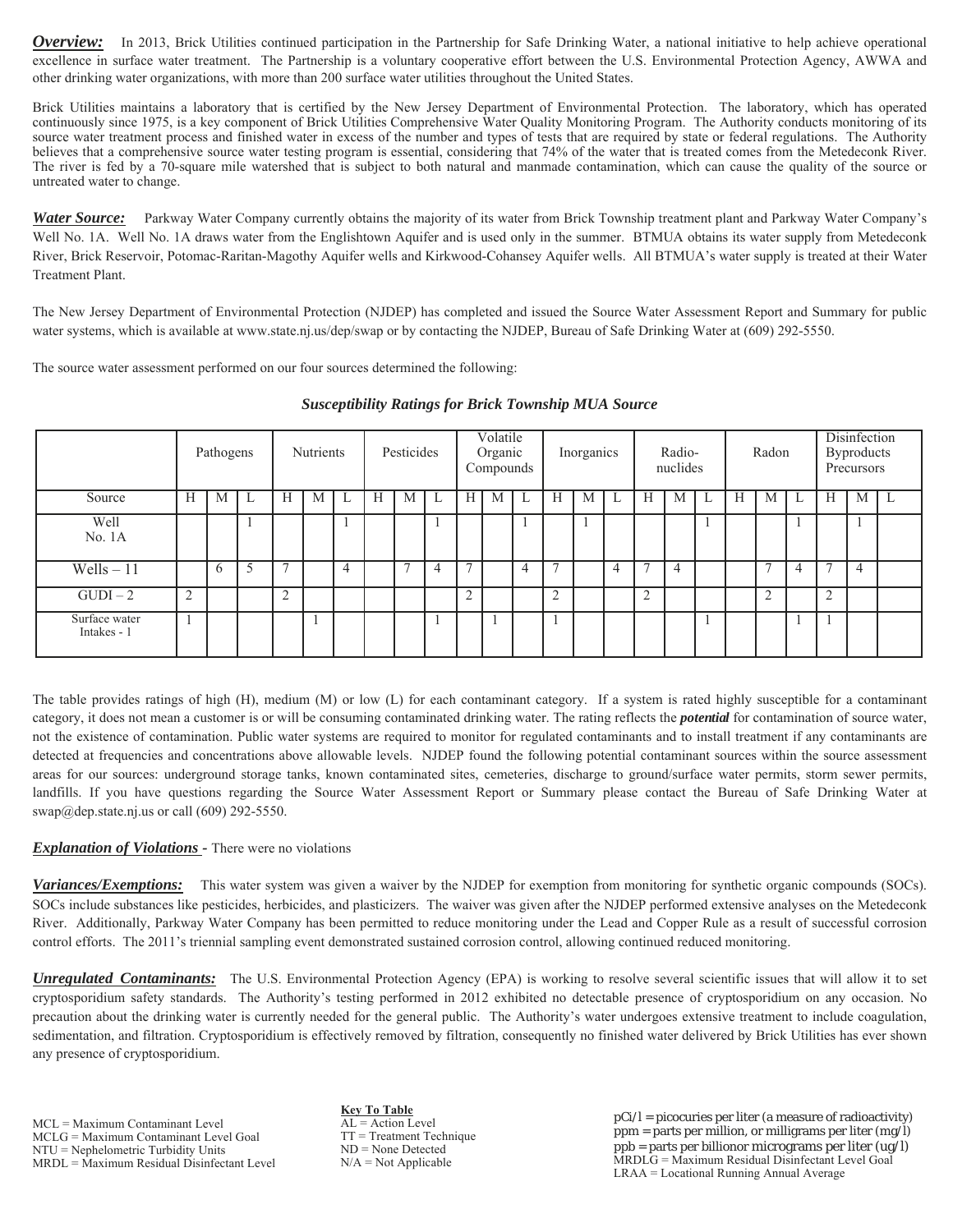**Some people may be more vulnerable to contaminants in drinking water than the general population. Immuno-compromised persons such as persons with cancer under going chemotherapy, persons who have undergone transplants, people with HIV/AIDS or other immune system disorders, some elderly, and infants may be particularly at risk from infection. These individuals should seek advice about drinking water from their health care providers. EPA/CDC guidelines on appropriate means to lessen the risk of infection by cryptosporidium are available from the Safe Drinking Water Hotline (800) 426-4791.** 

| 2013 WATER QUALITY REPORT - PARKWAY WATER COMPANY - PWSID# NJ1319007 |                    |                                              |                                              |                                         |                                       |                                                |                                                                                                                                                                                                         |  |  |  |  |  |
|----------------------------------------------------------------------|--------------------|----------------------------------------------|----------------------------------------------|-----------------------------------------|---------------------------------------|------------------------------------------------|---------------------------------------------------------------------------------------------------------------------------------------------------------------------------------------------------------|--|--|--|--|--|
| Contaminant                                                          | Viola-<br>tion Y/N | Parkway Well No. 1A                          | <b>MUA</b><br><b>Brick Twp</b>               | Unit<br><b>MCLG</b><br>Measure-<br>ment |                                       | <b>MCL</b>                                     | <b>Major sources in Drinking Water</b>                                                                                                                                                                  |  |  |  |  |  |
|                                                                      |                    |                                              | MICROBIOLOGICAL CONTAMINANTS                 |                                         |                                       |                                                |                                                                                                                                                                                                         |  |  |  |  |  |
| <b>Total Coliform</b>                                                | N                  | 0%                                           | 1.3%                                         | % Sam-<br>ples                          | 0                                     | 5% of<br>monthly<br>samples<br>are<br>positive | Naturally present in the environment.                                                                                                                                                                   |  |  |  |  |  |
| Turbidity (1)                                                        | N                  | N/A                                          | 0.029 Max<br>100% samples <0.3 max           | <b>NTU</b>                              | N/A                                   | 95%<br>sam-<br>$p$ les <<br>0.3<br>NTU TT      | Soil runoff. Turbidity is a measure of cloudiness in<br>the water. We monitor it because it is a good indica-<br>tor of water quality. High turbidity can hinder the<br>effectiveness of disinfectants. |  |  |  |  |  |
|                                                                      |                    |                                              | <b>INORGANIC CONTAMINANTS</b>                |                                         |                                       |                                                |                                                                                                                                                                                                         |  |  |  |  |  |
| Arsenic                                                              | $\mathsf{N}$       | 1.64                                         | ND                                           | ppb                                     |                                       | 5                                              | Erosion of natural deposits, runoff from orchards,<br>runoff from glass and electronics production wastes.                                                                                              |  |  |  |  |  |
| Barium                                                               | N                  | 0.04                                         | 0.04                                         | ppm                                     | $\overline{2}$                        | $\overline{2}$                                 | Discharge of drilling wastes; discharge from metal<br>refineries; erosion of natural deposits.                                                                                                          |  |  |  |  |  |
| Fluoride                                                             | N                  | 0.20                                         | 0.06                                         | ppm                                     | 4                                     | 4                                              | Erosion of natural deposits; water additive which<br>promotes strong teeth; discharge from fertilizer and<br>aluminum factories.                                                                        |  |  |  |  |  |
| Copper (2)                                                           | N                  |                                              | 90th percentile: 0.09<br>$0$ sites $>$ AL    | ppm                                     | 1.3                                   | $AL=1.3$                                       | Corrosion of household plumbing systems; erosion<br>of natural deposits.                                                                                                                                |  |  |  |  |  |
| Lead $(2)$                                                           | ${\sf N}$          | 90th percentile: 7.6<br>$3$ sites $>$ AL     |                                              | ppb                                     | 0                                     | $AL=15$                                        | Corrosion of household plumbing systems; erosion<br>of natural deposits.                                                                                                                                |  |  |  |  |  |
| Nitrate (as Nitrogen)                                                | N                  | 0.19<br>range: ND-4.90                       | avg: 0.50<br>range: 0.19-0.96                | ppm                                     | 10                                    | 10                                             | Runoff from fertilizer use; leaching from septic<br>tanks, sewage; erosion of natural deposits.                                                                                                         |  |  |  |  |  |
| Strontium (3)                                                        | N                  | N/A                                          | 190                                          | ppb                                     | N/A                                   | N/A                                            | Naturally-occurring element; historically, commer-<br>cial use of strontium has been in the faceplate glass<br>of cathode-ray tube televisions to block x-ray emis-<br>sions                            |  |  |  |  |  |
|                                                                      |                    |                                              | DISINFECTANTS AND DISINFECTION BY-PRODUCTS   |                                         |                                       |                                                |                                                                                                                                                                                                         |  |  |  |  |  |
| <b>TTHM</b> (total<br>trihalomethanes)                               | $\mathsf{N}$       | STAGE2 highest LRAA 49.0<br>range: 25.7-63.3 |                                              | ppb                                     | N/A                                   | 80                                             | By-product of drinking water disinfection.                                                                                                                                                              |  |  |  |  |  |
| HAA5 (Haloacetic<br>Acids)                                           | N                  | STAGE2 highest LRAA 29.9<br>range: 11.4-35.7 |                                              | ppb                                     | N/A<br>60                             |                                                | By-product of drinking water disinfection.                                                                                                                                                              |  |  |  |  |  |
| Chloramine                                                           | N                  | N/A                                          | highest annual avg. 1.69<br>range: 0.91-2.40 | ppm                                     | 4<br>4<br><b>MRDLG</b><br><b>MRDL</b> |                                                | Water additive used to control microbes.                                                                                                                                                                |  |  |  |  |  |
| Chlorine                                                             | N                  | highest annual avg. 0.65<br>range: 0.27-0.87 | N/A                                          | ppm                                     | 4<br><b>MRDLG</b>                     |                                                | Water additive used to control microbes.                                                                                                                                                                |  |  |  |  |  |
|                                                                      |                    | RADIOLOGICAL CONTAMINANTS                    |                                              |                                         |                                       |                                                |                                                                                                                                                                                                         |  |  |  |  |  |
| Alpha Emitters (4)                                                   | N                  | 1.58                                         | highest avg. 1.4<br>range: ND-5.6            | pCi/L                                   | $\boldsymbol{0}$<br>15                |                                                | Erosion of natural deposits.                                                                                                                                                                            |  |  |  |  |  |
| Combined Radium (4)                                                  | ${\sf N}$          | 0.99                                         | <b>ND</b>                                    | pCi/L                                   | 0                                     | 5                                              | Erosion of natural deposits.                                                                                                                                                                            |  |  |  |  |  |

1. Turbidity is a measure of the cloudiness of water and is a good indicator of the effectiveness of the filtration system.

2. Lead and copper were tested in 2011, in accordance with permit requirements.<br>3. This testing is part of the third unregulated contaminant monitoring rule (UCM)

3. This testing is part of the third unregulated contaminant monitoring rule (UCMR3). The UCMR3 will provide baseline occurrence data for EPA to make decisions about potential future drinking water regulations.

4. The State allows us to monitor for some contaminants less than once per year because the concentrations of these contaminants do not change frequently. Radiological monitoring was conducted by Brick Township MUA in 2008, in accordance with permit requirements. Radiological monitoring was conducted in the Parkway Water System in 2012 in accordance with permit requirements.

As you can see by the tables, our system had no violations. We're proud that your drinking water meets or exceeds all Federal and State requirements. We have learned through our monitoring and testing that some constituents have been detected. The EPA has determined that your water IS SAFE at these levels.